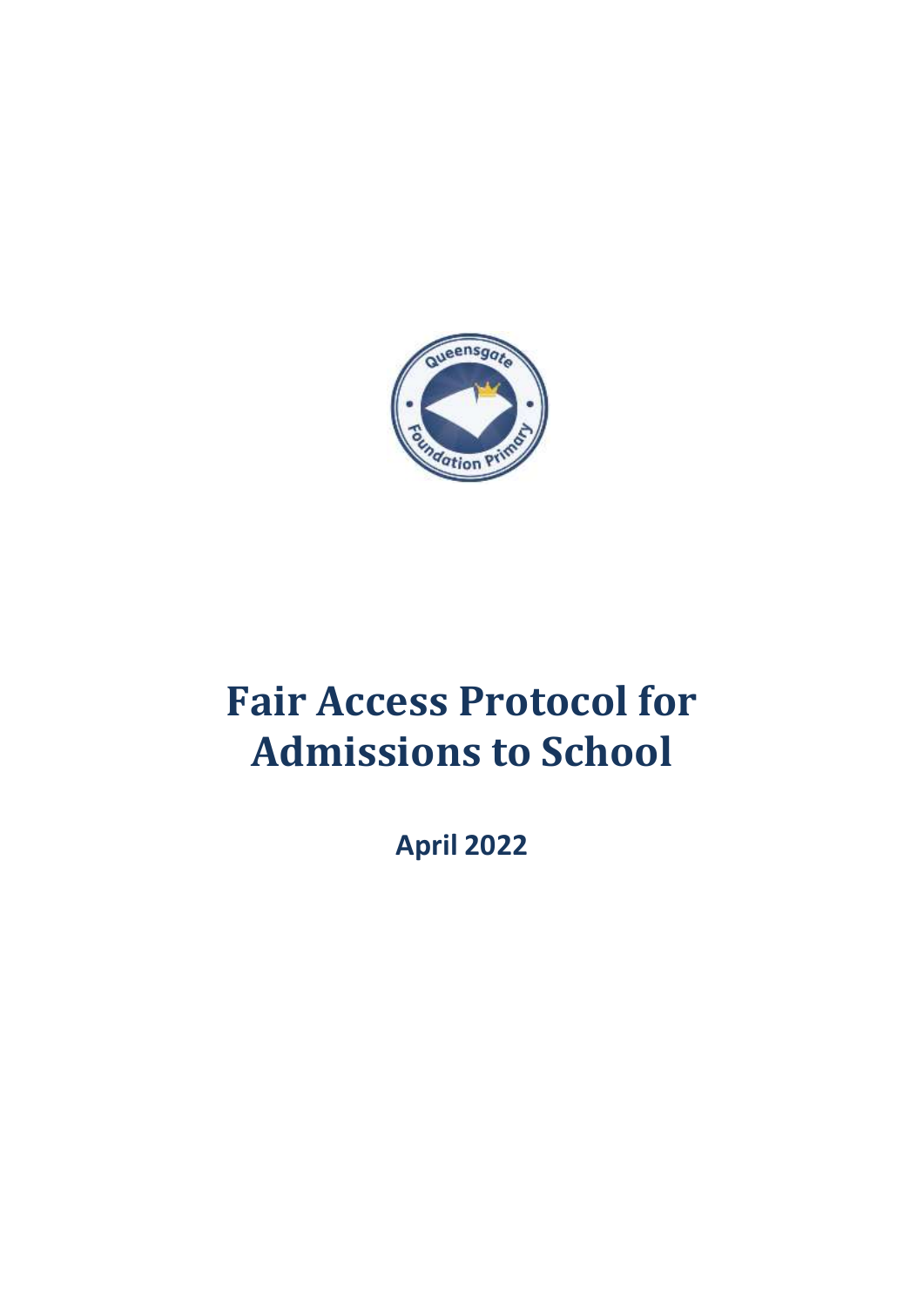# **Queensgate Foundation Primary School**

**Fair Access Protocol for admission to schools**

# **Policy Review**

This policy was adopted from IWC and will be reviewed in full by the Governing Body on a twoyearly basis.

The policy was last reviewed and agreed by the Governing Body on 26<sup>th</sup> April 2022

It is due for review on April 2024 (up to 24 months from the above date).

Signature  $\Omega$ UUU<sup>O</sup> Head Teacher Date: 26<sup>th</sup> April 2022



Signature **Chair of Governors Date: 26<sup>th</sup> April 2024**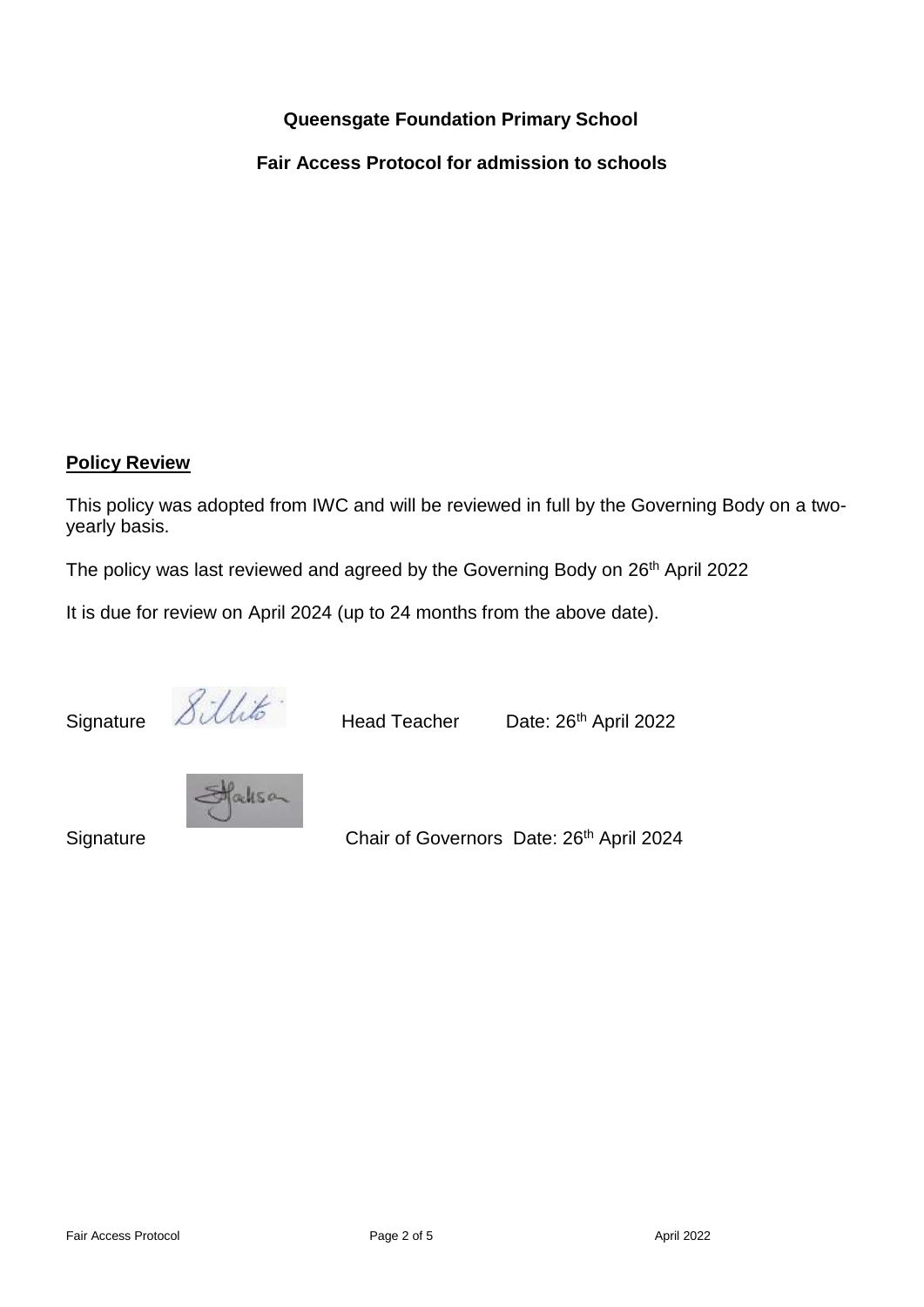# **FAIR ACCESS PROTOCOL FOR ADMISSION TO SCHOOLS**

# **Legislation**

The School Admissions Code (May 2021) placed a duty on each local authority to have a Fair Access protocol "to ensure that unplaced and vulnerable children, and those who are having difficulty in securing a school place inyear, are allocated a school place as quickly as possible.

All admission authorities must participate in the Fair Access Protocol.

## **Key Principles**

The School Admissions Code (May 2021) requires that:

- 1. *Every local authority must have a Fair Access Protocol, agreed with the majority of schools (this includes all school types as listed in the admissions code) in its area to ensure that – outside the normal admissions round – unplaced children, especially the most vulnerable, are offered a place at a suitable school as quickly as possible.<sup>1</sup>*
- 2. *In agreeing a protocol, the local authority must ensure that no school – including those with available places – is asked to take a disproportionate number of children who have been permanently excluded from other schools, who display challenging behaviour or who have been placed via the protocol.*
- *3. The operation of Fair Access Protocols is outside the arrangements of co-ordination and is triggered when a parent of an eligible child has not secured a school place under in-year procedures.*
- *4. Eligibility under the Fair Access Protocol does not limit a parent's right to make an in-year application to any school for their child which mut be processed in line with usual in year admission procedures. Schools must not refuse to admit a child on the basis that they may be eligible for placement under the protocol. Parents continue to have a right of appeal for any place they have been refused, even if the child has been offered a place elsewhere under the protocol.*
- *5. Where a Governing Body does not wish to admit a child with challenging behaviour<sup>2</sup> outside the normal admissions round, even though places are available, it must refer the case to the local authority for action under the Fair Access Protocol. This will normally only be appropriate where a school has a particularly high proportion of children with challenging behaviour or previously excluded children. This provision will not apply to a looked after child, a previously looked after child or a child with an Education Health & Care Plan naming the school in question. Admissions authorities must not refuse to admit a child thought to be potentially disruptive, or likely to exhibit challenging behaviour, on the grounds that the child is first to be assessed for special educational needs.*

*<sup>1</sup> Participation includes making available a representative who is authorised to participate in discussions, make decisions on placing children via the Protocol, and admitting pupils when asked to so in accordance with the Protocol, even when the schools is full.*

*<sup>2</sup>Behaviour is defined as challenging where it would be unlikely to be responsive to the usual range of interventions*  to help prevent and address pupil misbehaviour or is of such severity, frequency or duration that it is beyond the *normal range that schools can tolerate. We would expect this behaviour to significantly interfere with the pupil's/other pupil's education or jeopardise the right of staff and pupils to a safe and orderly environment.*

- *6. There is no duty for local authorities or admission authorities to comply with parental preference when allocating places through the Fair Access Protocol, but parent's views must be taken into account.*
- *7. Schools will not be required to automatically admit a child via the protocol in place of a child permanently excluded from the school.*
- *8. Children who qualify for placement under the protocol mut be allocated a place within 20 school days.*

# *Categories of Children*

*This protocol may be used to place the following groups of vulnerable and/or hard to place children only where they are having difficulty in securing a school place in-year, and it can be demonstrated that reasonable measures have been taken to secure a place through the usual in-year admission procedures <sup>3</sup> :*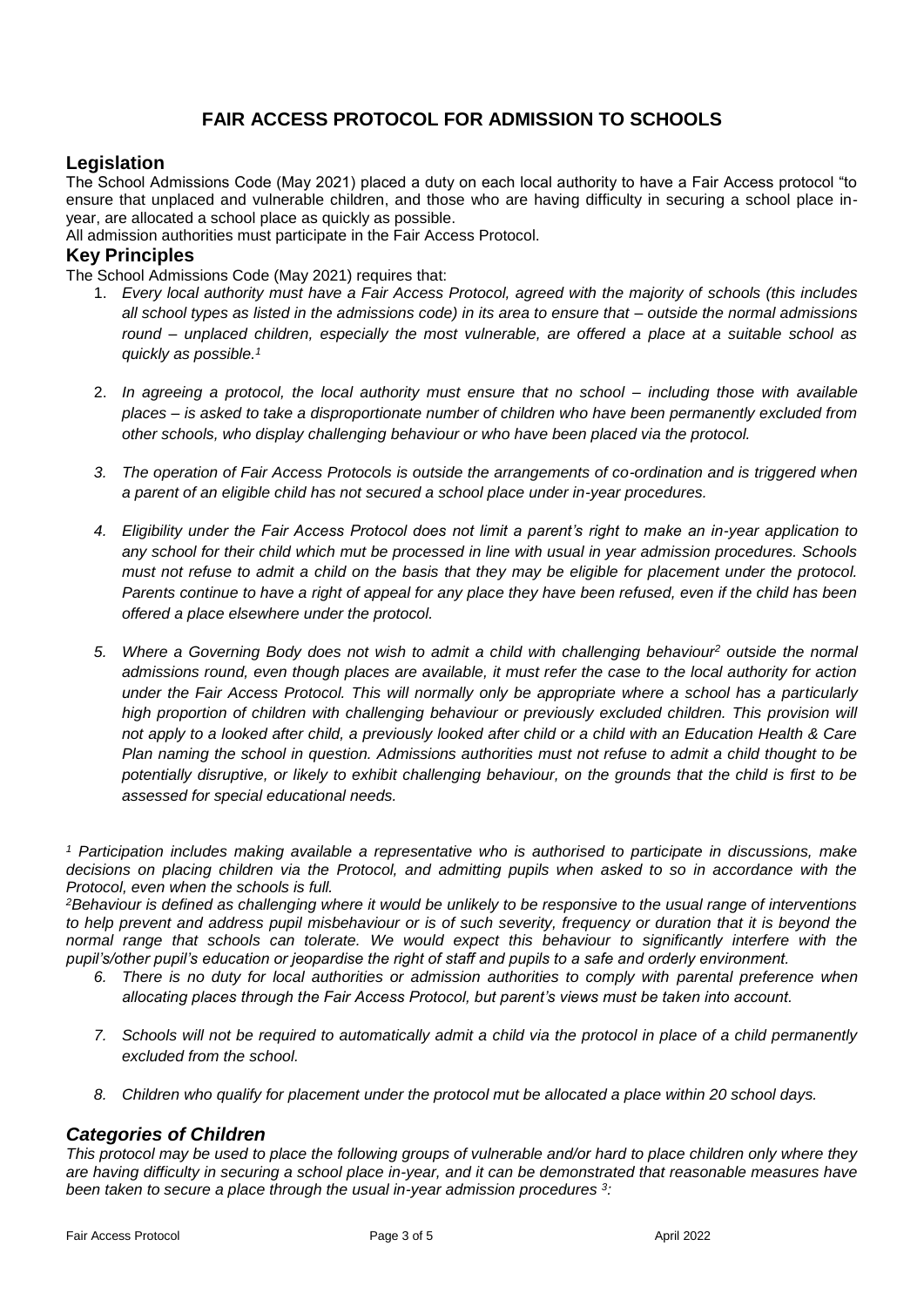*a) children either subject to a Child in Need Plan or a Child Protection Plan or having had a Child in Need Plan or a Child Protection Plan within 12 months at the point of being referred to the Protocol*

*b) children living in a refuge or in other relevant accommodation at the point of being referred to the Protocol c) children from the criminal justice system*

*d) children in alternative provision who need to be reintegrated into mainstream education or who have been permanently excluded but are deemed suitable for mainstream education*

*e) children with special needs (but without an Education Health and Care Plan) disabilities or medical conditions f) children who are carers*

*g) children who are homeless*

*h) children in formal kinship care arrangements*

*i) children of, or who are, Gypsies, Roma, travellers, Refugees and Asylum seekers*

*j) children who have been refused a school place on the grounds of their challenging behaviour and referred to the Protocol in accordance with paragraph 3.10 of the School Admissions Code*

*k) children for whom a place has not been sought due to exceptional circumstances*

*l) children who have been out of education for four or more weeks where it can be demonstrated that there are no places available at any school within a reasonable distance of their home. This does not include circumstances where a suitable place has been offered to a child and this has not been accepted*

*m) previously looked after children for whom the local authority has been unable to promptly secure a school place*

*<sup>3</sup>For example, where an application has been made to at least one school and this has been refused, or the local authority has confirmed that there are no places available at any school within a reasonable distance.*

### **Procedures**

- 1. The majority of children requiring a school place will continue to be admitted to their local school in accordance with the usual admission procedures, rather than this Protocol.
- 2. Where the placement of a child cannot be decided, the local authority will determine the placement, taking into account the circumstances of the individual pupil, as well as which school has a particularly high proportion of children with challenging behaviour or previously excluded children. This provision will not apply to a Looked After Child, a previously Looked After Child or a child with an Education Health & Care Plan naming the school in question. Admissions authorities must not refuse to admit a child thought to be potentially disruptive, or likely to exhibit challenging behaviour, on the grounds that the child is first to be assessed for special educational needs.
- 3. To decide whether a child is ready for mainstream school, the child must be placed on roll and admitted to school in the first instance, where their needs can be assessed, before seeking appropriate support from the relevant agencies. This does not apply to children already attending Education Centres whose placements will be agreed through the local placement panels.
- 4. The fact that the PAN has been reached or exceeded cannot be given as a reason for not admitting a pupil under this Protocol.
- 5. An admission under the Protocol has priority over other children on a waiting list. Schools must not refuse a child on the basis that an appeal was previously unsuccessful.
- 6. Where is has been agreed that a child will be considered under the Fair Access Protocol, a school place must be allocated within 20 school days.
- 7. Statutory powers of direction and the rights of schools to object to Schools Adjudicator are set out below. Where a school has not responded to an in-year application within 15 calendar days the Local Authority will, where appropriate use its powers of direction. For community and voluntary controlled, the LA as the admission authority will issue a decision letter in these circumstances.
- 8. Where the Governing Body of any school wishes (under paragraph 3.10 of the Code) to refuse an in year application of a child where they have reason to believe the child may display challenging behaviour when there are places in a year group, the school must put in writing to the Local Authority only (not the parent) its intention to refuse to admit and the detailed reasons for this decision. This must be received by the Admissions Team within 14 calendar days of receipt of the application to assist the Local Authority's